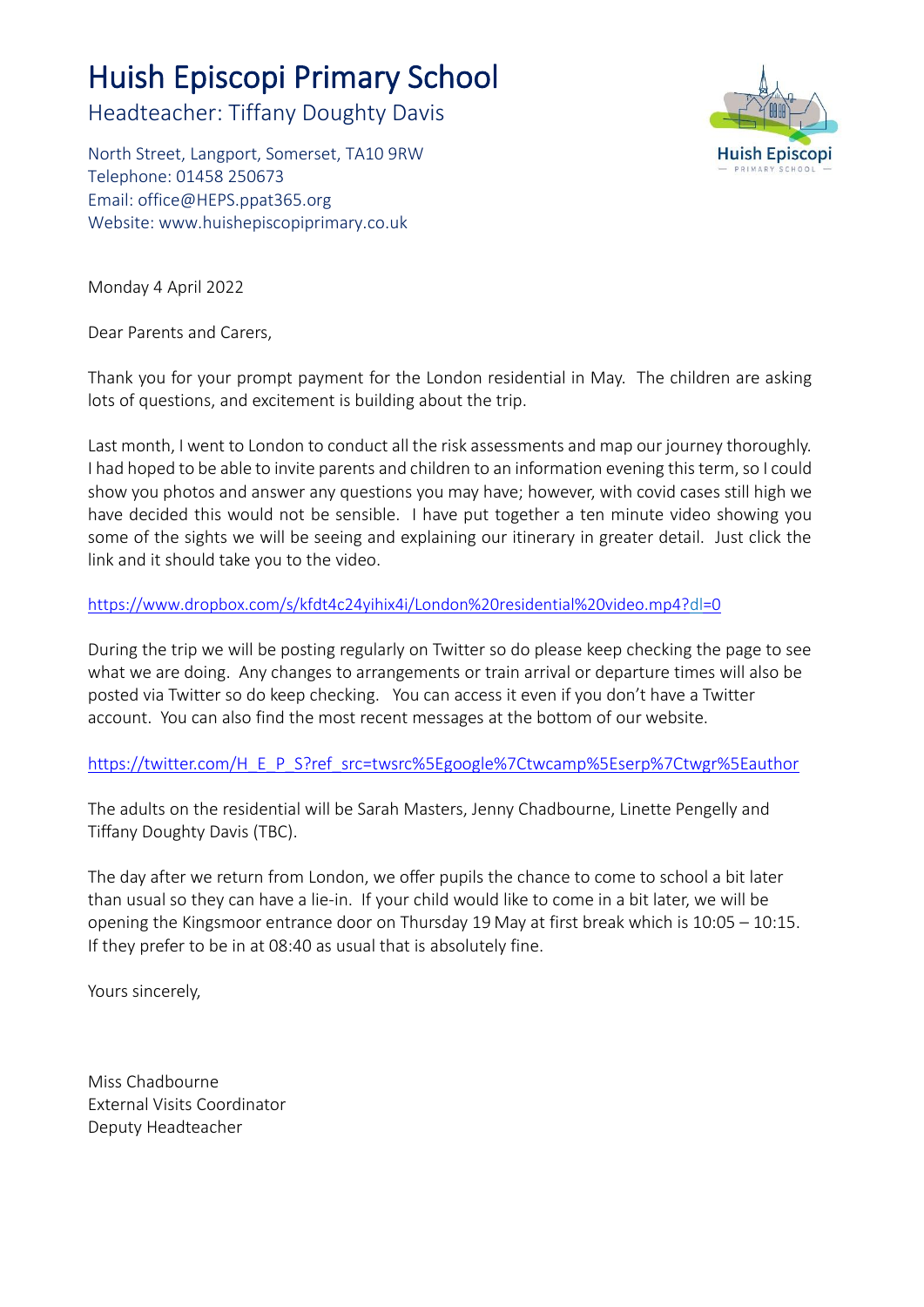

# Kit list: Year 6 London residential May 16th–18th, 2022

The weather in May can be unpredictable so please provide clothing for every weather: warm cosy jumpers for the cold and t-shirts for the heat! Layers are better so that children can adjust to temperature changes. The children will need long sleeves and long trousers (no ripped jeans) for the mosque, even if we're having a heatwave.

# Please label all items

- $\Box$  3 complete changes of clothes (as a minimum)
- $\Box$  Plastic bags for dirty laundry
- $\Box$  Thin waterproof jacket with a hood
- $\Box$  Trainers
- $\Box$  Another pair of shoes (preferably trainers)
- Warm nightwear
- **Toiletries**
- $\Box$  Towel
- Sunhat
- $\Box$  Sun cream
- $\Box$  Refillable plastic water bottle (we recommend not bringing a metal one)
- $\Box$  Small waterproof rucksack to carry during the day to hold packed lunch and water bottle
- $\Box$  Reading book
- $\Box$  Girls a scarf or length of material to cover their hair at the mosque
- $\Box$  Small torch (optional)
- $\Box$  Packed lunch for the first day (no food containing nuts)
- $\Box$  A small packet of sweets for the theatre
- $\Box$  A digital or disposable camera (optional). Please label with full name
- $\Box$  £10 spending money

Children will be responsible for their own belongings throughout the trip and so it is recommended that no expensive items are taken and that everything is labelled.

Mobile phones or electronic items must not be taken on this visit.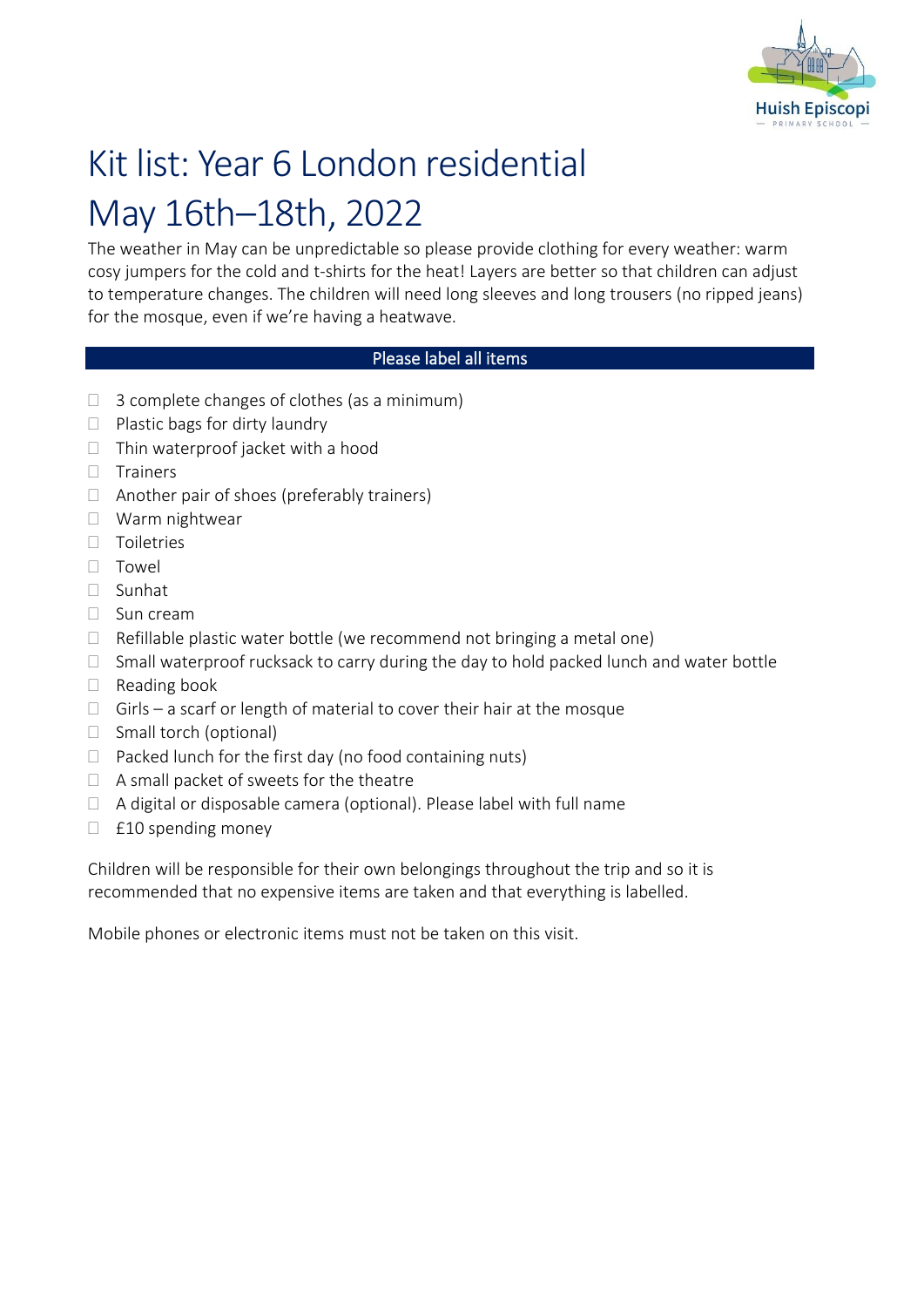

Medical Consent Form

Please label any medication that your child needs, with the dose and their name. Fill out the medication form and hand into school by Friday 29<sup>th</sup> April. Medicine should be handed to Mrs Pengelly on the morning of the trip. She will keep all medication and administer as required. If your child requires travel sickness medication, please ensure that they take it before the outward journey.

#### Parental agreement to administer medicine – Huish Episcopi Primary School London Residential Trip 16 - 18 May 2022

The school/setting will not give your child medicine unless you complete and sign this form.

| Name of school/setting                                                       | Huish Episcopi Primary School                                                                                             |
|------------------------------------------------------------------------------|---------------------------------------------------------------------------------------------------------------------------|
| Name of child                                                                |                                                                                                                           |
| Date of birth                                                                |                                                                                                                           |
| Medical condition or illness                                                 |                                                                                                                           |
| Prescribed Medicine                                                          |                                                                                                                           |
| Name/type of medicine                                                        |                                                                                                                           |
| (as described on the container)                                              |                                                                                                                           |
| Expiry date                                                                  |                                                                                                                           |
| Dosage and method                                                            |                                                                                                                           |
| Timing                                                                       |                                                                                                                           |
| Special precautions/other instructions                                       |                                                                                                                           |
|                                                                              |                                                                                                                           |
| Are there any side effects that the school/setting                           |                                                                                                                           |
| needs to know about?                                                         |                                                                                                                           |
| Self-administration $-y/n$                                                   |                                                                                                                           |
| Procedures to take in an emergency                                           |                                                                                                                           |
| NB: Medicines must be in the original container as dispensed by the pharmacy |                                                                                                                           |
| <b>Contact Details</b>                                                       |                                                                                                                           |
| Name                                                                         |                                                                                                                           |
| Daytime telephone no.                                                        |                                                                                                                           |
| Relationship to child                                                        |                                                                                                                           |
| Address                                                                      |                                                                                                                           |
|                                                                              |                                                                                                                           |
| Lunderstand that Lmust deliver the medicine<br>personally to:                | Mrs Pengelly                                                                                                              |
|                                                                              | The above information is, to the best of my knowledge, accurate at the time of writing and I give consent to school staff |

The above information is, to the best of my knowledge, accurate at the time of writing and I give consent to school staff administering medicine in accordance with the school policy. I will inform the school/setting immediately, in writing, if there is any change in dosage or frequency of the medication or if the medicine is stopped.

Signature(s) ……………………………………………………………… Date: …………………………………….

Non-Prescribed Paracetamol

I also give my consent to act in loco parentis for the period of the residential and for my child/children to be given Calpol 6 Plus if pain relief is required during the residential trip. Dosage will be administered according to the recommended dosage on the bottle.

Please note: Aspirin and ibuprofen should not be given to a child under 16 and will only be accepted if prescribed by a medical practitioner.

| $\sim$<br>שור |  | . |
|---------------|--|---|
|---------------|--|---|